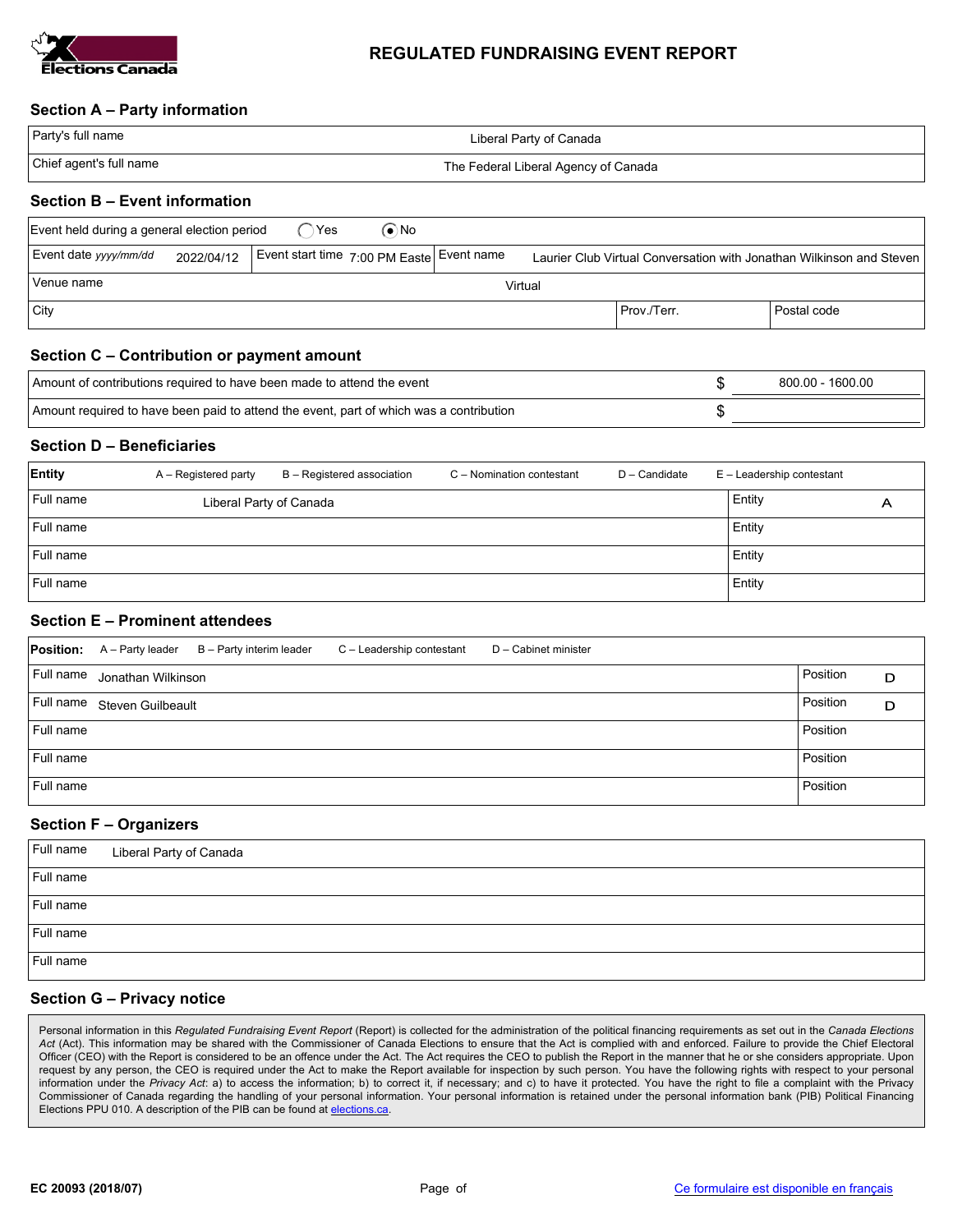

#### Section H – List of attendees

| No.            | <b>Surname</b> | Given name   | <b>Middle initial</b> | City       | Prov. / Terr. | Postal code    |
|----------------|----------------|--------------|-----------------------|------------|---------------|----------------|
| $\mathbf{1}$   | Abbott         | Sandy        |                       | Picton     | ON            | KOK 2TO        |
| $\overline{2}$ | Adamchick      | Tom          |                       | Eganville  | ON            | KOJ 1TO        |
| 3              | Adewumi        | Olumide      |                       | Airdrie    | AB            | T4A 0S5        |
| 4              | Ahbib          | Safae        |                       | Montreal   | QC            | <b>H3H1L9</b>  |
| 5              | Aissaoui       | Lazhar       |                       | Laval      | QC            | <b>H7T 2M3</b> |
| 6              | Anderson       | David        |                       | Victoria   | <b>BC</b>     | <b>V8R 6H7</b> |
| 7              | Antonsen       | Christopher  |                       | Oakville   | ON            | <b>L6H 5L2</b> |
| 8              | Aucoin-Kyne    | Gisele       |                       | Calgary    | AB            | <b>T3R1A8</b>  |
| 9              | Babb           | Matt         |                       | St. John's | <b>NL</b>     | A1A 3K8        |
| 10             | Bain           | Mark         |                       | Toronto    | ON            | M4G 3K4        |
| 11             | Balaski        | Michael      |                       | Burnaby    | <b>BC</b>     | <b>V5A 4X9</b> |
| 12             | Baragar        | Marc         | C.                    | Vancouver  | <b>BC</b>     | <b>V6B 5P2</b> |
| 13             | Blanco         | José         | А.                    | Toronto    | ON            | <b>M5A4E8</b>  |
| 14             | Boulanger      | Claire       |                       | Montréal   | QC            | H3J 2P2        |
| 15             | Boyle          | Danielle     |                       | Ottawa     | ON            | <b>K2H7H5</b>  |
| 16             | Bradshaw       | Valerie      | Ε.                    | Vancouver  | <b>BC</b>     | <b>V6R1B9</b>  |
| 17             | Braithwaite    | Jack         |                       | Skead      | ON            | <b>POM 2Y0</b> |
| 18             | <b>Burke</b>   | Diana        | R.                    | Toronto    | ON            | M4W 2V6        |
| 19             | Cam            | Lorne        | G.                    | Etobicoke  | ON            | M9R 2W6        |
| 20             | Capel          | Tony         | C.                    | Ottawa     | ON            | K1S 2G6        |
| 21             | Cates          | Claudette    |                       | Winnipeg   | MB            | <b>R2M 4M9</b> |
| 22             | Chandran       | Vinod        |                       | Toronto    | ON            | M9A 2C4        |
| 23             | Chartier       | Clem         |                       | Saskatoon  | <b>SK</b>     | <b>S7N 1N3</b> |
| 24             | Chaudary       | <b>Tariq</b> | N.                    | Edmonton   | AB            | <b>T6R 2N3</b> |
| 25             | Chen           | Frank        |                       | Kanata     | ON            | K2T0B3         |
| 26             | Clark          | Jason        |                       | Ottawa     | ON            | <b>K1R6N7</b>  |
| 27             | Clarke         | Nancy        |                       | Newcastle  | ON            | L1B 1N9        |
| 28             | Cloutier       | Gabriel      |                       | Sherbrooke | QC            | J1H 6A5        |
| 29             | Collins-Nakai  | Ruth         |                       | Edmonton   | AB            | T6R0G9         |
| 30             | Cornhill       | David        | W.                    | Calgary    | AB            | T2S 0M2        |
| 31             | Crabtree       | Dennis       |                       | Victoria   | <b>BC</b>     | <b>V8S 4V4</b> |

| <sup>1</sup> Party's full name<br><br>√ of Canada<br>Dorty<br>∟ibera!∟<br>arrv | Venue name<br>Virtual | Event date<br>yyyy/mm/dd | 2022/04/1. |
|--------------------------------------------------------------------------------|-----------------------|--------------------------|------------|
|--------------------------------------------------------------------------------|-----------------------|--------------------------|------------|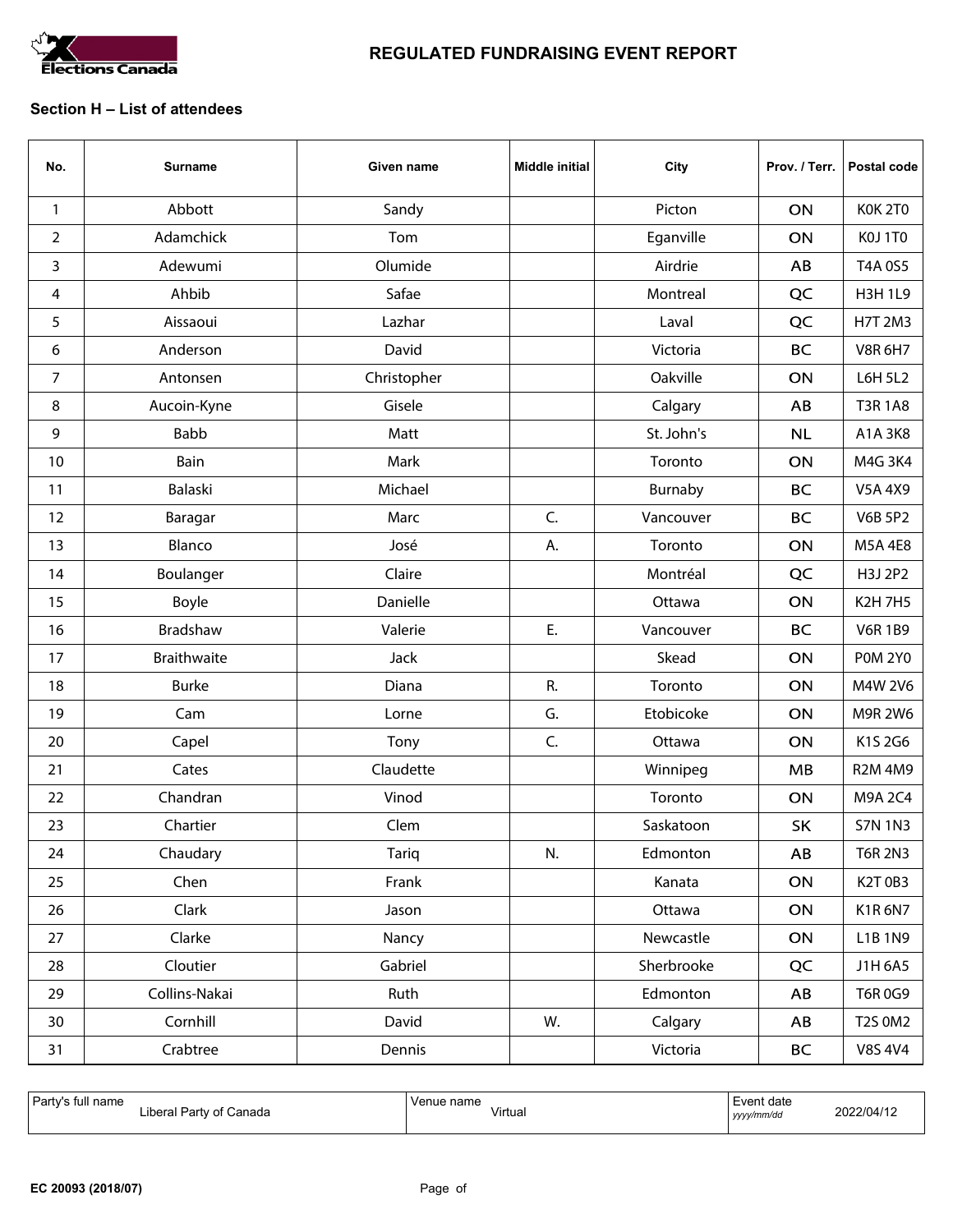| No. | <b>Surname</b>  | Given name   | <b>Middle initial</b> | City                  | Prov. / Terr. | Postal code    |
|-----|-----------------|--------------|-----------------------|-----------------------|---------------|----------------|
| 32  | Davidson        | <b>Blair</b> |                       | Saskatoon             | <b>SK</b>     | <b>S7N 0R5</b> |
| 33  | <b>Davies</b>   | Caroline     |                       | <b>Saint Andrews</b>  | <b>NB</b>     | E5B 3S7        |
| 34  | Davis           | Bill         |                       | Toronto               | ON            | M6H 4B3        |
| 35  | Day             | Georgie      | M.                    | Hampton               | <b>NB</b>     | <b>E5N 5A9</b> |
| 36  | Diakunchak      | Shane        |                       | Thunder Bay           | ON            | <b>P7B 1B8</b> |
| 37  | Difli           | Remy         |                       | Québec                | QC            | G1R 2R9        |
| 38  | Doustshenas     | Kourosh      |                       | Winnipeg              | MB            | <b>R3C 4H4</b> |
| 39  | Downey-baxter   | Alann        |                       | <b>Thunder Bay</b>    | ON            | <b>P7K1C5</b>  |
| 40  | Drobot          | Glen         | R.                    | Winnipeg              | MB            | <b>R3N 0V2</b> |
| 41  | Earl            | Lorna        |                       | Tara                  | ON            | <b>NOH 2NO</b> |
| 42  | El-Kheir        | Mohamed      |                       | Laval                 | QC            | H7X 3X9        |
| 43  | Erasmus         | Udo          |                       | Vancouver             | <b>BC</b>     | <b>V6H 3T6</b> |
| 44  | <b>Es Sabar</b> | Karimah      |                       | <b>West Vancouver</b> | <b>BC</b>     | <b>V7S1N3</b>  |
| 45  | Etsell          | Garnet       |                       | Abbotsford            | <b>BC</b>     | <b>V4X 1V4</b> |
| 46  | Feaver          | Charles      | P.                    | Winnipeg              | MB            | R3M 0J6        |
| 47  | Fedosejevs      | Robert       |                       | Edmonton              | AB            | T6J 3W2        |
| 48  | Field           | Paul         |                       | <b>Thunder Bay</b>    | ON            | P7B 2N1        |
| 49  | Fox             | Allan        | J.                    | Toronto               | <b>ON</b>     | M4V 2Y8        |
| 50  | Fyfe            | Kim          | E.                    | <b>Bright's Grove</b> | ON            | NON 1CO        |
| 51  | Galbraith       | Margaret     |                       | Bedford               | <b>NS</b>     | <b>B4A 1L3</b> |
| 52  | Gao             | Duan Qing    |                       | Scarborough           | ON            | M1S 3H3        |
| 53  | Garceau         | Debbie       |                       | Calgary               | AB            | <b>T3E 1H8</b> |
| 54  | Garvey          | Catherine    |                       | Edmonton              | AB            | <b>T5R4C6</b>  |
| 55  | Gauthier        | Antonio      |                       | Winnipeg              | MB            | <b>R3A 0H5</b> |
| 56  | Glowacki        | Julian       | M.                    | Port Elgin            | ON            | <b>NOH 2C1</b> |
| 57  | Goldberg        | Michael      |                       | North York            | ON            | M3H 6A1        |
| 58  | Gorin           | James        | D.                    | Saskatoon             | <b>SK</b>     | <b>S7K 0P5</b> |
| 59  | Greenshields    | Preston      |                       | Abbotsford            | <b>BC</b>     | V3G 2Y1        |
| 60  | Groh            | Michael      |                       | Gatineau              | QC            | J9J 2X8        |
| 61  | Grossenbacher   | Raphael      |                       | Ottawa                | ON            | <b>K1R5L4</b>  |
| 62  | Gzebb           | Ted          |                       | Ottawa                | ON            | K1S 3G4        |
| 63  | Haites          | Erik         | F.                    | Toronto               | ON            | M5E 1T9        |
| 64  | Hardie          | Ken          | C.                    | Surrey                | <b>BC</b>     | <b>V4N 1M8</b> |
| 65  | Harrop          | Angela       |                       | Naramata              | <b>BC</b>     | <b>V0H1N1</b>  |
| 66  | Hassan          | Muhammad     |                       | London                | ON            | N6J 1J1        |

| ' Part<br>name<br>` tu.<br>.<br>Partv<br>Canada<br>∟ıber'<br>Ωt | Venue name<br>Virtual | vent date:<br>.<br>yyyy/mm/dd | 1022/04/1 |
|-----------------------------------------------------------------|-----------------------|-------------------------------|-----------|
|-----------------------------------------------------------------|-----------------------|-------------------------------|-----------|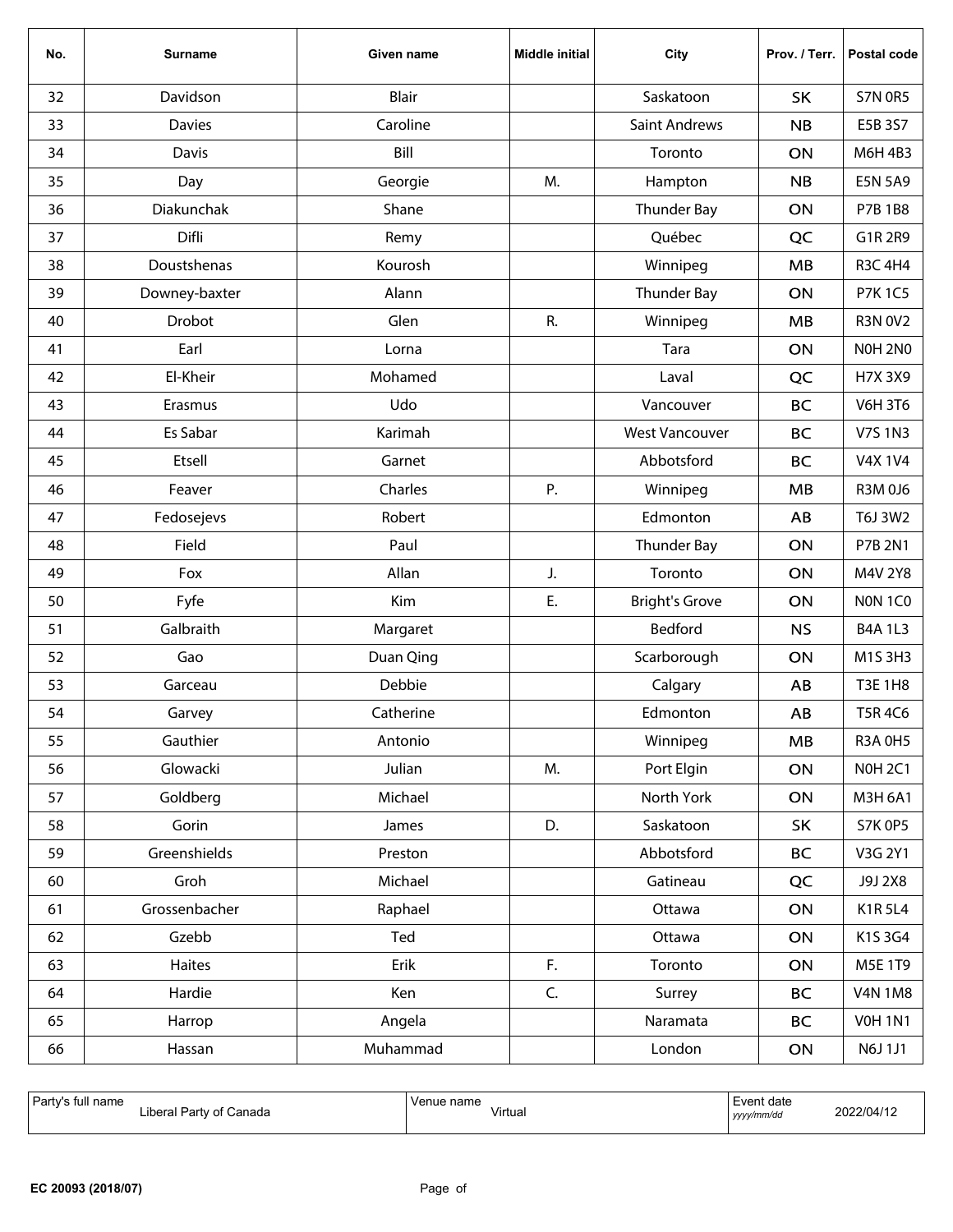| No. | <b>Surname</b>  | Given name      | <b>Middle initial</b> | City                       | Prov. / Terr. | Postal code    |
|-----|-----------------|-----------------|-----------------------|----------------------------|---------------|----------------|
| 67  | Hassan          | Hanny           | А.                    | London                     | ON            | <b>N6A 5S1</b> |
| 68  | Hawton          | Margaret        |                       | Thunder Bay                | ON            | P7B 6A9        |
| 69  | Hayward         | Douglas         |                       | Winnipeg                   | MB            | <b>R3N 1R5</b> |
| 70  | Hernandez       | Perla           |                       | Ottawa                     | ON            | <b>K1R7Y4</b>  |
| 71  | Hertzberger     | Carolyn         | S.                    | Waterloo                   | ON            | <b>N2L 0C4</b> |
| 72  | Hinds           | Lennox          |                       | Rockland                   | ON            | K4K 1G4        |
| 73  | Ho Lem          | Stephanie       |                       | Calgary                    | AB            | <b>T2M 0A7</b> |
| 74  | Hodych          | Joseph          |                       | Dauphin                    | MB            | <b>R7N 0L3</b> |
| 75  | <b>Hollins</b>  | Leah            |                       | Victoria                   | <b>BC</b>     | <b>V8N 6N8</b> |
| 76  | Howland         | Ken             | W.                    | Saskatoon                  | <b>SK</b>     | <b>S7N 0H8</b> |
| 77  | Hurd            | Al              |                       | Victoria                   | <b>BC</b>     | V8S 2J5        |
| 78  | Levers          | Florence        |                       | Québec                     | QC            | G1S 4Z8        |
| 79  | Kanji           | Nizar           | Ε.                    | Thornhill                  | ON            | L3T 4H6        |
| 80  | Kayabaga        | Arielle         |                       | Ottawa                     | ON            | K1P 0B6        |
| 81  | Keefer          | Jesse           |                       | Montréal                   | QC            | <b>H3K 3E7</b> |
| 82  | Keleher Raffoul | Beatrice        |                       | Ottawa                     | ON            | K1S 2M5        |
| 83  | Kenny           | Mary            |                       | Halifax                    | <b>NS</b>     | <b>B3P 2A4</b> |
| 84  | Kerby           | James           | S.                    | Saskatoon                  | <b>SK</b>     | <b>S7V 0A4</b> |
| 85  | Khoury          | Joseph          |                       | Antigonish                 | <b>NS</b>     | <b>B2G 2E6</b> |
| 86  | Kitchell        | Suliaman Mickey | M.                    | Thornhill                  | ON            | L3T 1K4        |
| 87  | Kitchell        | <b>Brian</b>    |                       | Thornhill                  | ON            | L3T 1K4        |
| 88  | Kormos          | Benjamin        |                       | Calgary                    | AB            | <b>T2N 1T1</b> |
| 89  | Koros           | Paul            |                       | Vancouver                  | <b>BC</b>     | <b>V6E 1T7</b> |
| 90  | Kother          | Sylvia          | А.                    | Edmonton                   | AB            | <b>T6C 4P8</b> |
| 91  | Lacroix         | Daniel          |                       | Québec                     | QC            | G1S 3C4        |
| 92  | Laidlaw         | Jamie           |                       | York                       | ON            | M5P 2X7        |
| 93  | Lalonde         | Marc            |                       | Notre-Dame-de-L'Île-Perr   | QC            | <b>J7V 7P2</b> |
| 94  | Lanthier        | Louis-Alexandre |                       | Nepean                     | ON            | K2B 7W7        |
| 95  | Lassen          | Moira           | J.                    | Whitehorse                 | YT            | Y1A 6T4        |
| 96  | LeDez           | Kenneth         | M.                    | Portugal Cove-St. Philip's | NL            | A1M 3T1        |
| 97  | Leury           | Raymond         |                       | Ottawa                     | ON            | K1C7A9         |
| 98  | Lipman          | Peter           | D.                    | Toronto                    | ON            | M5E 1T4        |
| 99  | Loewen          | Lorrie          |                       | Ottawa                     | ON            | K1S 2N5        |
| 100 | Longfield       | Elizabeth       |                       | Kingston                   | ON            | <b>K7M3C4</b>  |
| 101 | Lopoukhine      | Nikita          |                       | Ottawa                     | ON            | <b>K1N 0C4</b> |

| ' Party<br>; full name<br>.<br>Canada<br>Party of Q<br>∟ibera'<br>. | Venue name<br>Virtual | Event date<br>$\sim$<br>yyyy/mm/dd | 2022/04/12 |
|---------------------------------------------------------------------|-----------------------|------------------------------------|------------|
|---------------------------------------------------------------------|-----------------------|------------------------------------|------------|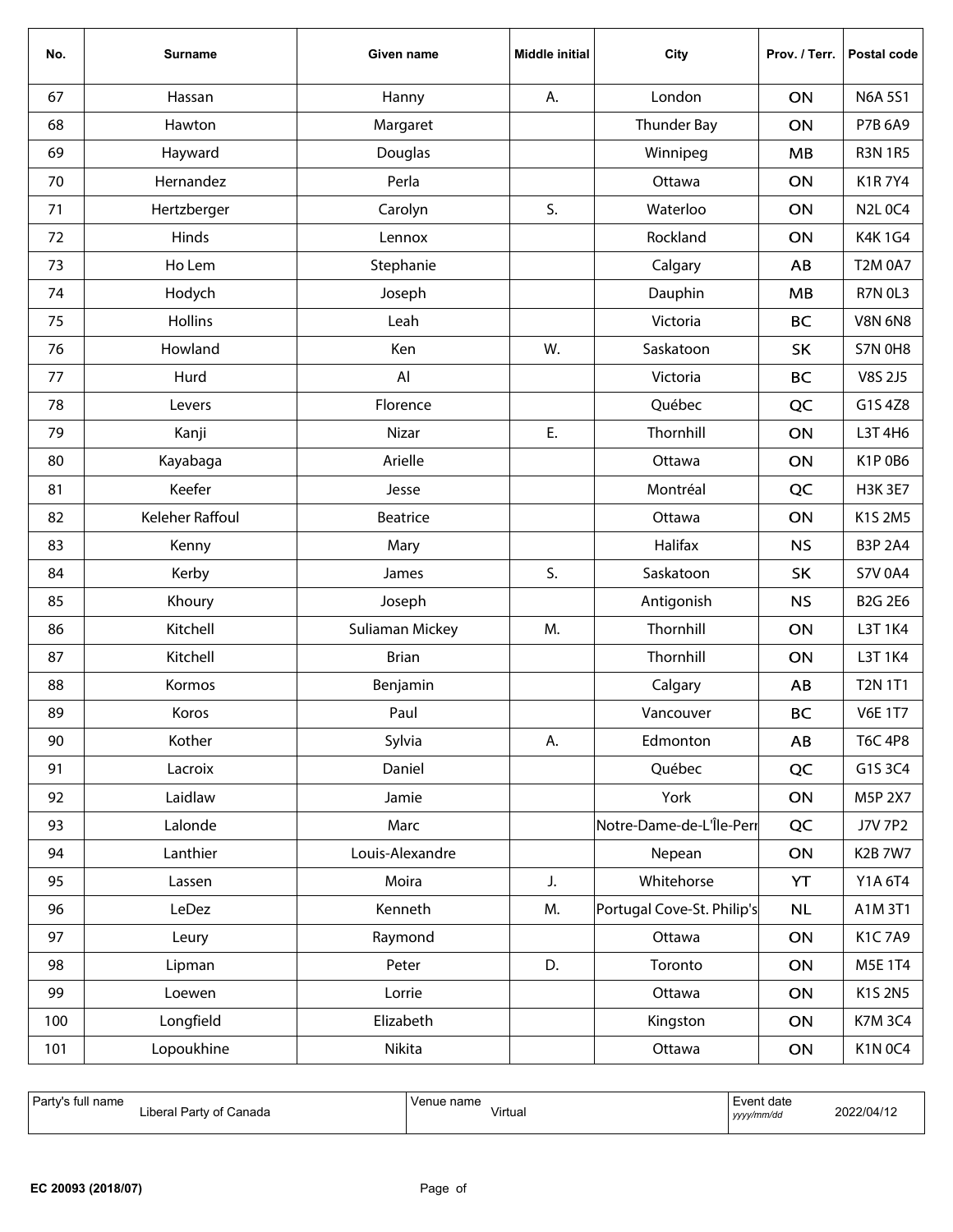| No. | <b>Surname</b>     | Given name    | <b>Middle initial</b> | City                 | Prov. / Terr. | Postal code    |
|-----|--------------------|---------------|-----------------------|----------------------|---------------|----------------|
| 102 | Loveys             | Marjory       | J.                    | Ottawa               | ON            | K1S 2G6        |
| 103 | Macdonald          | Flora         | M.                    | Toronto              | ON            | M2J 2J3        |
| 104 | MacDonald MD FRCPC | Ophelia       |                       | Yarker               | ON            | KOK 3NO        |
| 105 | MacNeil            | Conor         |                       | Ottawa               | ON            | K2P 0T5        |
| 106 | Mair               | Aileen        | Ε.                    | <b>Bedford</b>       | <b>NS</b>     | <b>B4B 0T6</b> |
| 107 | Malik              | Rukhsana      |                       | Rockland             | ON            | <b>K4K1K9</b>  |
| 108 | Maloan             | James         |                       | Victoria             | <b>BC</b>     | <b>V8Z 5Y2</b> |
| 109 | Markowitz          | Larry         |                       | Montréal             | QC            | H3G 2G3        |
| 110 | Mawani             | Al            |                       | Thornhill            | ON            | L3T 5N5        |
| 111 | May                | Chris         |                       | <b>St Catharines</b> | ON            | <b>L2N 4B8</b> |
| 112 | McCarthy           | Stuart        |                       | Ottawa               | ON            | K2G 5J6        |
| 113 | McDonald           | Charmaine     |                       | Bedford              | <b>NS</b>     | <b>B4A 4M4</b> |
| 114 | McFadyen           | <b>Brent</b>  | C.                    | Canmore              | AB            | <b>T1W1R5</b>  |
| 115 | McGillivray        | Stewart       |                       | Vancouver            | <b>BC</b>     | <b>V5P 4X5</b> |
| 116 | McMahon            | Eleanor       |                       | <b>OTTAWA</b>        | ON            | K1M 2E3        |
| 117 | Mcnally            | Chris         |                       | Millgrove            | ON            | <b>LOR 1V0</b> |
| 118 | Mee                | Robert        |                       | Hampstead            | QC            | H3X 2Z9        |
| 119 | Midgley            | Gwyneth       | А.                    | Calgary              | AB            | <b>T2T 0R3</b> |
| 120 | Milliken           | Peter         |                       | Elginburg            | ON            | K0H1M0         |
| 121 | Moen               | Paul          |                       | Ottawa               | ON            | K1M1S4         |
| 122 | Monroe             | David         |                       | Yellowknife          | <b>NT</b>     | X1A 3P8        |
| 123 | Monroe             | Christina     | D.                    | Yellowknife          | NT            | X1A 3P8        |
| 124 | Monty              | Patty         |                       | Dartmouth            | <b>NS</b>     | <b>B2W 4E1</b> |
| 125 | Murphy             | Caroline      | J.                    | Vancouver            | <b>BC</b>     | <b>V6K 4T1</b> |
| 126 | Murray             | Susan         |                       | Ottawa               | ON            | <b>K1N1K2</b>  |
| 127 | Nisbet             | Kevin         |                       | Mississauga          | ON            | L5B 0C1        |
| 128 | North              | Rudy          | E.                    | Vancouver            | <b>BC</b>     | <b>V6T 1P6</b> |
| 129 | North              | Patricia      | J.                    | Vancouver            | <b>BC</b>     | <b>V6T 1P6</b> |
| 130 | Nwankwo            | Kenneth       |                       | St. John's           | <b>NL</b>     | A1E 5G2        |
| 131 | Okpro              | Sam           |                       | Pierrefonds          | QC            | <b>H9A 2W2</b> |
| 132 | Oliver             | Greg          |                       | Toronto              | ON            | M5T 1A2        |
| 133 | Patterson          | Alex          | J.                    | Québec               | QC            | G1S 4Z8        |
| 134 | Pearson            | Landon        |                       | Ottawa               | ON            | K1N 6G1        |
| 135 | Pedersen           | Mike          |                       | Toronto              | ON            | M4V 1G7        |
| 136 | Pelletier          | Martin-Pierre |                       | Gatineau             | QC            | J9A 2N6        |

| ' P∍ri<br>name<br>` Tu.<br>.<br>Partv<br>_ıber<br>.anada<br>Ωt<br>.<br>. | name<br>Venue<br>Virtua<br>. | :vent date<br>vyyy/mm/da<br>,,,, | 22/04/1 |
|--------------------------------------------------------------------------|------------------------------|----------------------------------|---------|
|--------------------------------------------------------------------------|------------------------------|----------------------------------|---------|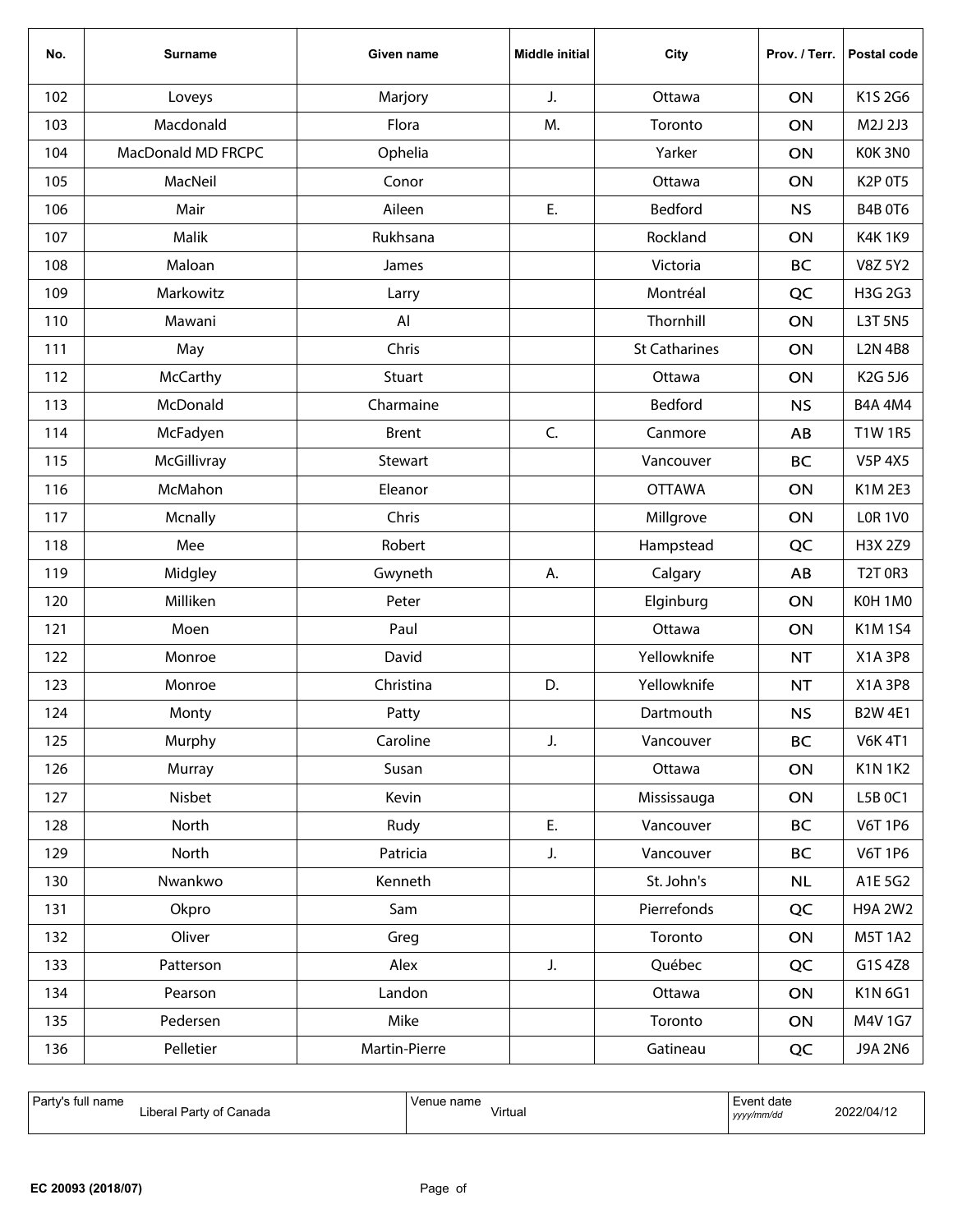| No. | <b>Surname</b> | Given name | <b>Middle initial</b> | City                  | Prov. / Terr. | Postal code    |
|-----|----------------|------------|-----------------------|-----------------------|---------------|----------------|
| 137 | Philipp        | Jeffrey    |                       | Montréal              | QC            | <b>H3S 1R3</b> |
| 138 | Pilger         | Rick       |                       | Ardrossan             | AB            | T8E 2M3        |
| 139 | Pilon          | Alain      |                       | Gatineau              | QC            | J9A 3J9        |
| 140 | Plett-Lyle     | Marina     |                       | Winnipeg              | MB            | R3B 3J7        |
| 141 | Posno          | Lloyd      | R.                    | Mississauga           | ON            | L5H 4L2        |
| 142 | Rajakumar      | Ruben      |                       | Saskatoon             | SK            | <b>S7V 1A6</b> |
| 143 | Rastorp        | Robert     |                       | Toronto               | ON            | M4W 3S8        |
| 144 | Rawe           | Elisa      |                       | Edmonton              | AB            | <b>T6R 1R1</b> |
| 145 | Reid           | Don        | А.                    | Summerside            | PE            | C1N 6R7        |
| 146 | Resnick        | Mark       |                       | Ottawa                | ON            | K1V 9X4        |
| 147 | Richardson     | Douglas    |                       | Saskatoon             | <b>SK</b>     | S7N 0J9        |
| 148 | Robbins        | Doris      |                       | Bedford               | <b>NS</b>     | <b>B4A 1N1</b> |
| 149 | Robinson       | Alex       |                       | Winnipeg              | MB            | <b>R3M 0L7</b> |
| 150 | Ryerson        | John       |                       | Toronto               | ON            | <b>M5N 2H1</b> |
| 151 | Saint-Cyr      | Ginette    |                       | Ottawa                | ON            | <b>K1Y2L8</b>  |
| 152 | Sandiford      | Gillian    |                       | Calgary               | AB            | T2P 2B3        |
| 153 | Sarault        | Cédric     |                       | Gatineau              | QC            | J8T 3B1        |
| 154 | Sauvé          | Sheryn     |                       | Perth                 | ON            | K7H 0E5        |
| 155 | Schuett        | Robert     | M.                    | Calgary               | AB            | <b>T2R1A4</b>  |
| 156 | Schwey         | Linda      |                       | Outremont             | QC            | H2V 2B1        |
| 157 | Sinclair       | Lynne      |                       | <b>White Rock</b>     | <b>BC</b>     | <b>V4B 1K2</b> |
| 158 | Smith          | Stephen    | J.                    | Halifax               | <b>NS</b>     | <b>B3L 4P2</b> |
| 159 | Soucy          | Pierre     |                       | Trois-Rivières        | QC            | G8Y 5X8        |
| 160 | Studnicki      | Lisa       |                       | Oakville              | ON            | L6M 1J7        |
| 161 | Sultana        | Rebeka     |                       | Scarborough           | ON            | M1E 4X3        |
| 162 | Sutherland     | Cheryl     |                       | Ottawa                | ON            | K1Y 2S3        |
| 163 | Sword          | Donald     | G.                    | Conception Bay South  | <b>NL</b>     | A1W 5M7        |
| 164 | Talbot         | Lloyd      |                       | Winnipeg              | MB            | R3R 2S6        |
| 165 | Teron          | Jean       |                       | Ottawa                | ON            | K1R1E2         |
| 166 | Towns          | Cal        |                       | Sherwood Park         | AB            | T8A 5J6        |
| 167 | Trainer        | Ryan       |                       | Edmonton              | AB            | <b>T6R 1C1</b> |
| 168 | Turgeon        | Sue        |                       | <b>West Vancouver</b> | <b>BC</b>     | <b>V7T 1H2</b> |
| 169 | Unruh          | Joanne     | E.                    | <b>West Vancouver</b> | <b>BC</b>     | <b>V7S 1K2</b> |
| 170 | Venton         | Anne       |                       | Toronto               | ON            | M4W 2B3        |
| 171 | Walker         | Irene      |                       | Edmonton              | AB            | T6B 1B4        |

| ' Party<br>tull name<br>$\cdots$<br>' Partv of Canada<br>Libera'<br>. | Venue name<br>$\mathbf{r}$<br>Virtual | Event date<br>yyyy/mm/dd | 2022/04/12 |
|-----------------------------------------------------------------------|---------------------------------------|--------------------------|------------|
|-----------------------------------------------------------------------|---------------------------------------|--------------------------|------------|